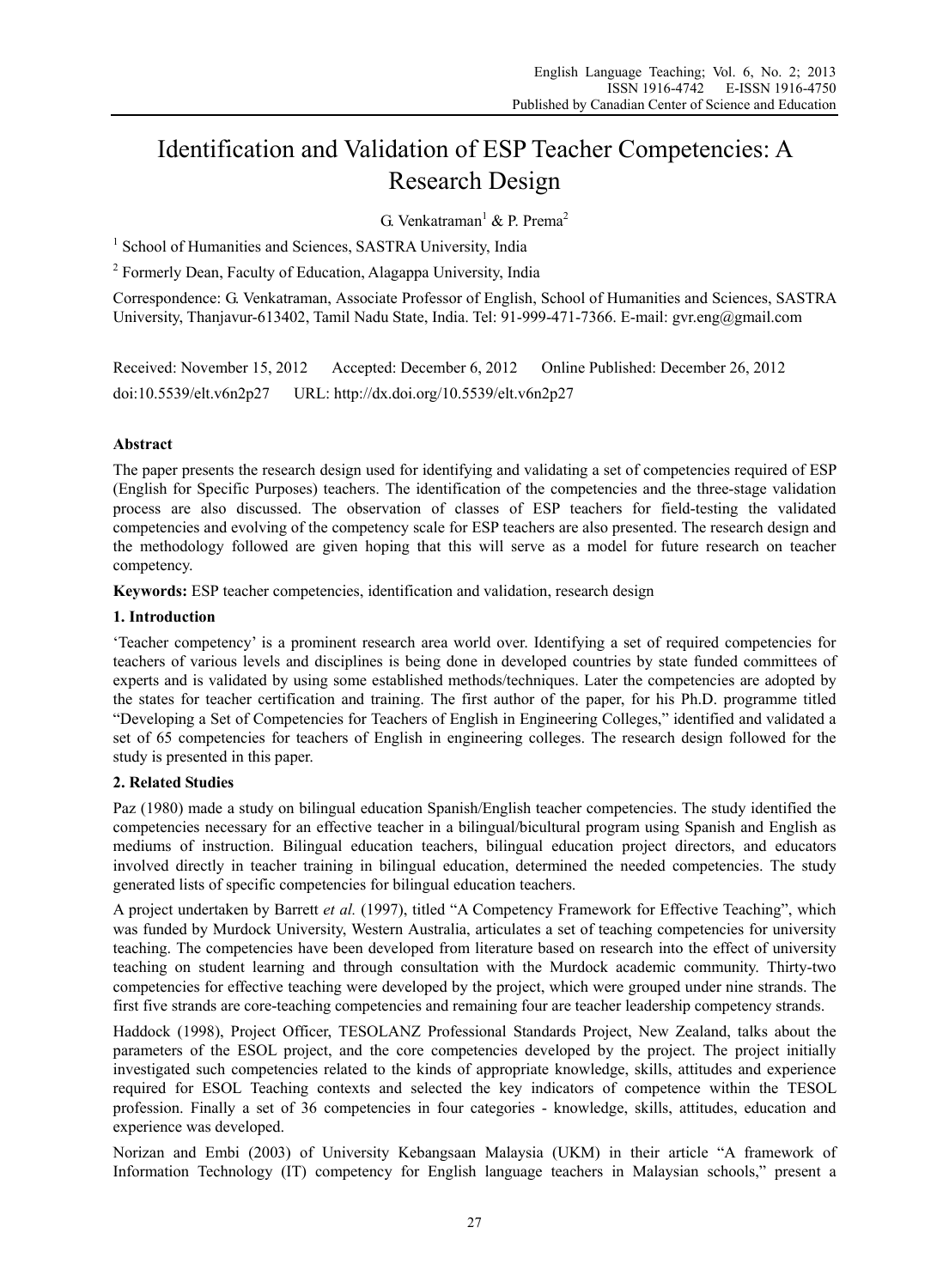framework of IT competency for English language teachers in Malaysian schools. They recommend that the framework be referred to in preparing the new entrants to the teaching profession and as a guideline for professional development for the English language teachers in Malaysia. The study identified the IT competencies that are important for the English language teachers in Malaysia. The identification of the competencies was done via document analysis, exploratory interview and from literature review. The identified competencies were collated and face validated by two educational experts and further validated for its content in a three round Delphi procedure with a panel of 15 experts. The 98 competencies identified are classified into eight categories.

These studies give an overview of how identification and validation of teacher competencies are done in some countries, from which readers develop a comparative perspective.

# **3. Method of the Study**

The present study is exploratory by nature and survey technique and content analysis were adopted. The study followed both quantitative and qualitative research approaches.

# *3.1 Population of the Study*

The population of the study undertaken by the author titled "Developing a Set of Competencies for Teachers of English in Engineering Colleges," is all the teachers of English working in the 230 Engineering Colleges (when the study was carried out between 2003-06, now the number is more) in the State of Tamil Nadu, India.

#### *3.2 Sample for the Study*

150 practising English language teachers from 83 Engineering Colleges spread over the State of Tamil Nadu was taken up as a sample for the study.

#### *3.3 Tools for the Study*

The researcher constructed the following six research tools for the study:

- i. Needs Analysis Interview Schedule for Teachers
- ii. Needs Analysis Questionnaire for Students
- iii. Faculty Questionnaire for Pilot Study
- iv. Interview Guide for ELT/EST Experts
- v. Revised Faculty Questionnaire
- vi. Class Observation Schedule to Assess the Function of the Competencies

All the six tools are constructed by the researcher specially for this study and each one was subjected to face validation by two experts each. Out of the six tools developed the major tool is the Faculty questionnaire which was used to validate the identified competencies. That questionnaire was pilot tested with the help of 20 practicing ESP teachers.

#### **4. Research Design**

The study was conducted in three phases. The first phase was the identification of the competencies for the teachers of English in Engineering Colleges. In this phase a content analysis of available literature was made. Analysis of the Anna University (Chennai) English Syllabus and the English Text books prescribed for the B.E./B.Tech. courses were also made. A Needs Analysis Interview with English Teachers of Engineering Colleges and a Needs Analysis Survey on the Students of Engineering Courses were also made. Based on all these measures, a set of competencies for teachers of English in Engineering Institutions was identified.

Phase two was validation of the competencies identified. In the initial validation process, as the first step, the identified set of competencies was validated by five English Language Teaching (ELT) / English for Science and Technology (EST) experts. Then, in order to field validate the competencies, a pilot study questionnaire was constructed, and responses from 20 practicing English teachers were received. Based on the responses, a few of the identified competencies were dropped/added/modified.

In phase three, the final validation of the competencies was done. The set of competencies was modified after the initial validation and was subjected to expert validation. Six other ELT/EST experts gave their opinion on the competencies. After that, for field validation of the competencies, the final faculty questionnaire was prepared. Opinions from 150 English teachers of Engineering Colleges were received with the help of the questionnaire. The responses were collated and statistical analyses were made. Thus, after the final validation, a final list of competencies was arrived at.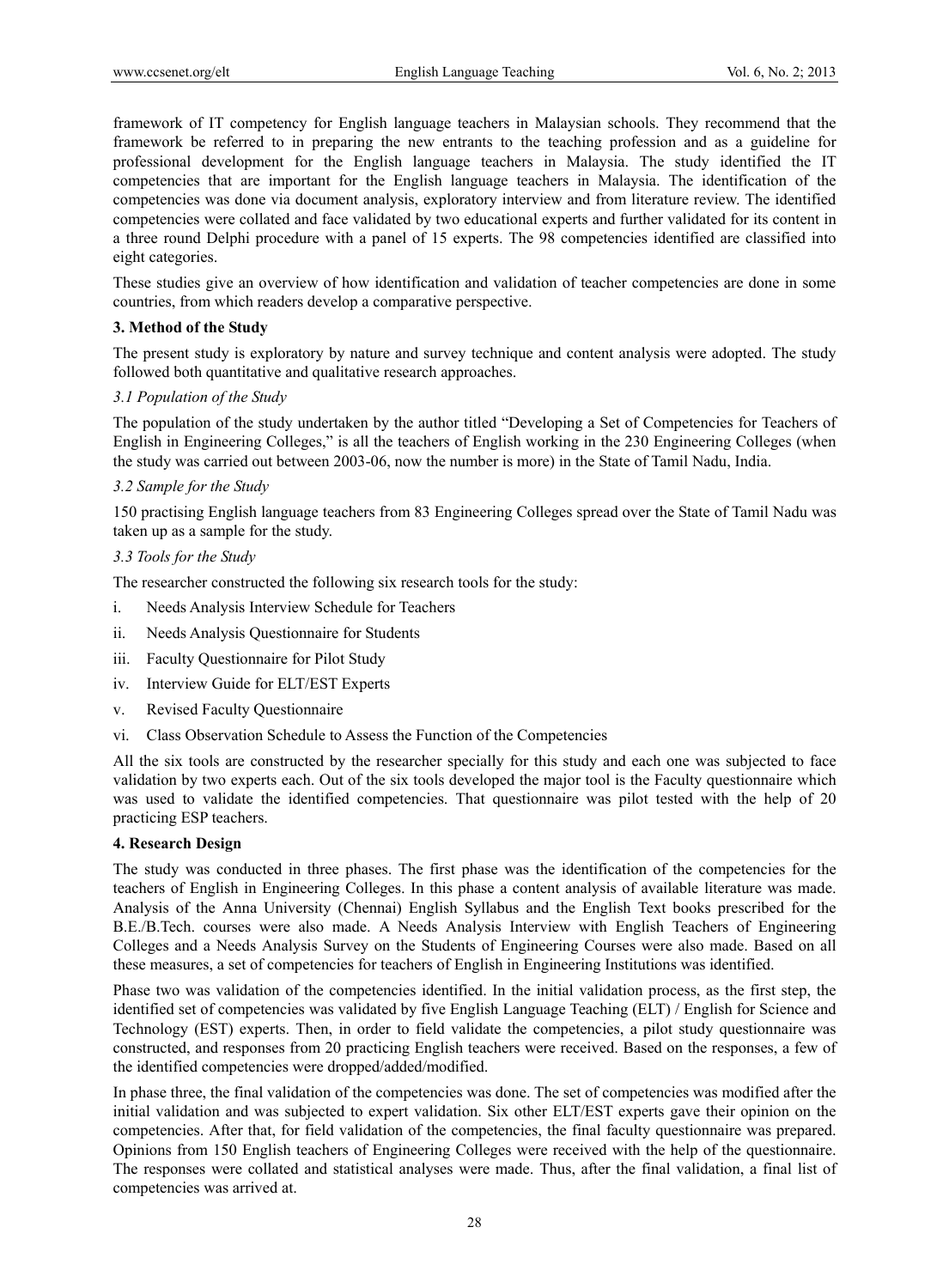#### *4.1 Class Observation to Assess the Function of Competencies*

As the last step in the validation process, that is from the stage of identification to development of the set of competencies into a functional one, it was decided to field test the same by observing the classroom teaching of the English language teachers of Engineering Colleges. For the purpose of the class observation, 30 competencies were selected from the final list, which are observable in the real classroom situation (Though all the 65 competencies in the list are necessary, the teachers have no chance to display some competencies in the classroom. For example, the competencies like developing curriculum, syllabus design, material production, needs analysis etc., cannot be observed in the classroom teaching). Based on the list, a Class Observation Schedule was constructed in order to use it as a tool for observing the class. Ongoing classroom teaching of 20 English teachers of engineering colleges was observed and it was found that the 30 competencies were observable in one class or the other.

#### *4.2 Development and Validation of Competency Scale*

Based on the inputs gained from the class observation, the *'Venkatraman and Prema's Competency Scale'* for teachers of English in engineering colleges was developed. As the scale has been tested in the classroom observation of the ongoing teaching of English teachers, it becomes a validated tool for assessing the competencies of the teachers of English in engineering colleges.



**OPERATIONAL MODEL OF THE STUDY PHASE I: Identification of Competencies** 

Figure 1. Operational Model of the Study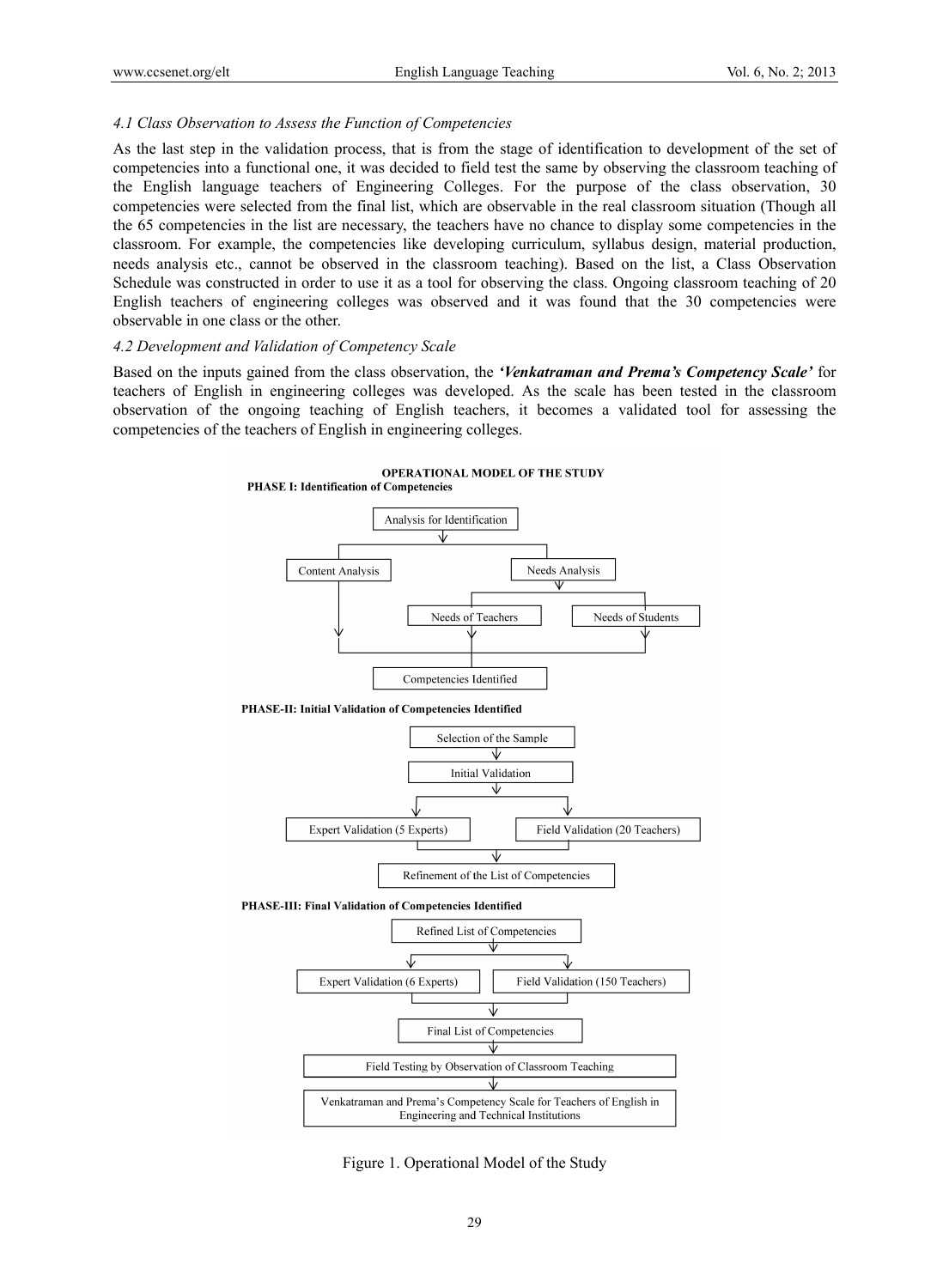The research design followed for the study is diagrammatically represented in Figure 1.

## **5. Major Findings of the Study**

The 65 competencies for teachers of English in Engineering Colleges, which are identified, validated by experts and field tested by the researcher, form part of the major findings of the study. The 65 competencies are grouped under two parts. Part I, 'General Competencies' comprising 17 competency statements and Part II, 'Subject-Specific Competencies' contains the remaining 48 competencies which are grouped under seven domains. A descriptive statement given for each domain, states the purpose, need and the scope of the competency statements of each domain. The list of validated competencies can be viewed from the authors' paper in ESP World Journal: http://www.esp-world.info/Issue 1(14), Volume 6, 2007.

### **6. Recommendations**

In the research report seven recommendations were suggested. Developing a curriculum for in-service teacher training, based on the set of competencies developed in the study; pre-service training programme for the teachers of English appointed in engineering colleges; Refresher Courses, Summer/Winter Schools, short term training programmes for training the EST teachers exclusively based on the special set of competencies developed in the study are some of the recommendations made to the All India Council of Technical Education and other Technical Universities in India.

The present paper focuses only the research design and methodology followed by the study. As the methodology proves to be effective for identifying teacher competencies for a specific purpose, it is recommended as a proven research methodology to identify and validate competencies of teachers of other disciplines.

# **7. Conclusion**

The research design followed and the methodology adopted to identify and validate the set of competencies for ESP teachers are presented in this paper, hoping that similar methodology can be followed to identify the competencies of teachers of other fields. According to Fletcher (2005), you cannot use a competence-based system for any purpose until you have developed the competence measures. However, once you have the measures developed, they can be used for a whole range of assessment purposes. Devising a suitable research design and methodology to suit the particular need is suggested for developing a set of competencies of teachers of other disciplines.

This paper would be inspiring and useful for novice researchers who want to conduct research on similar issues.

#### **References**

- Barrett, Jill. et al. (1997). A competency framework for effective teaching, Murdock University, Western Australia. <annieyeo@central.murdoch.edu.au>
- Best, W. John, & James, V. Kahn. (2000). *Research in Education*. New Delhi: Prentice Hall of India Pvt. Ltd.
- Fletcher, Shirley. (2005). *Competence Based Assessment Techniques in Training*. New Delhi: Crest Publishing House.
- Haddock, Daniel. (2006). TESOLANZ Professional Standards Project: Core Competency Profile. Retrieved from www.tesolanz.org.nz/site/publications/reports/competency.aspx
- Norizan, Abdul Raak, & Mohamed Amin Embi. (2003). IT Competency for English Language Teachers in Malaysian Schools. Retrieved from http://www/eltrec.ukm.my/iJeLLT
- Paz, Estanislado Ybarra. (1980). Identification of Bilingual Education Spanish/English Teacher Competencies, Ph.D. Thesis. The University of Arizona. p. 119. Retrieved from http://proquest.umi.com/pqdweb=752717071
- Sabina, Stephen Hassana. (1984). An identification of Teacher competencies and elements of a Training program for secondary school composition Teaching in Nigeria (ESL) Education Dissertation. University of Maryland College Park. p. 187. Retrieved from http://proquest.umi.com/pqdweb748614471
- Venkatraman, G., & P. Prema. (2007). Developing a Set of Competencies for Teachers of English in Engineering Colleges. *English for Specific Purposes World Journal, 1*(14), 6. Retrieved from http://www.esp-world.info